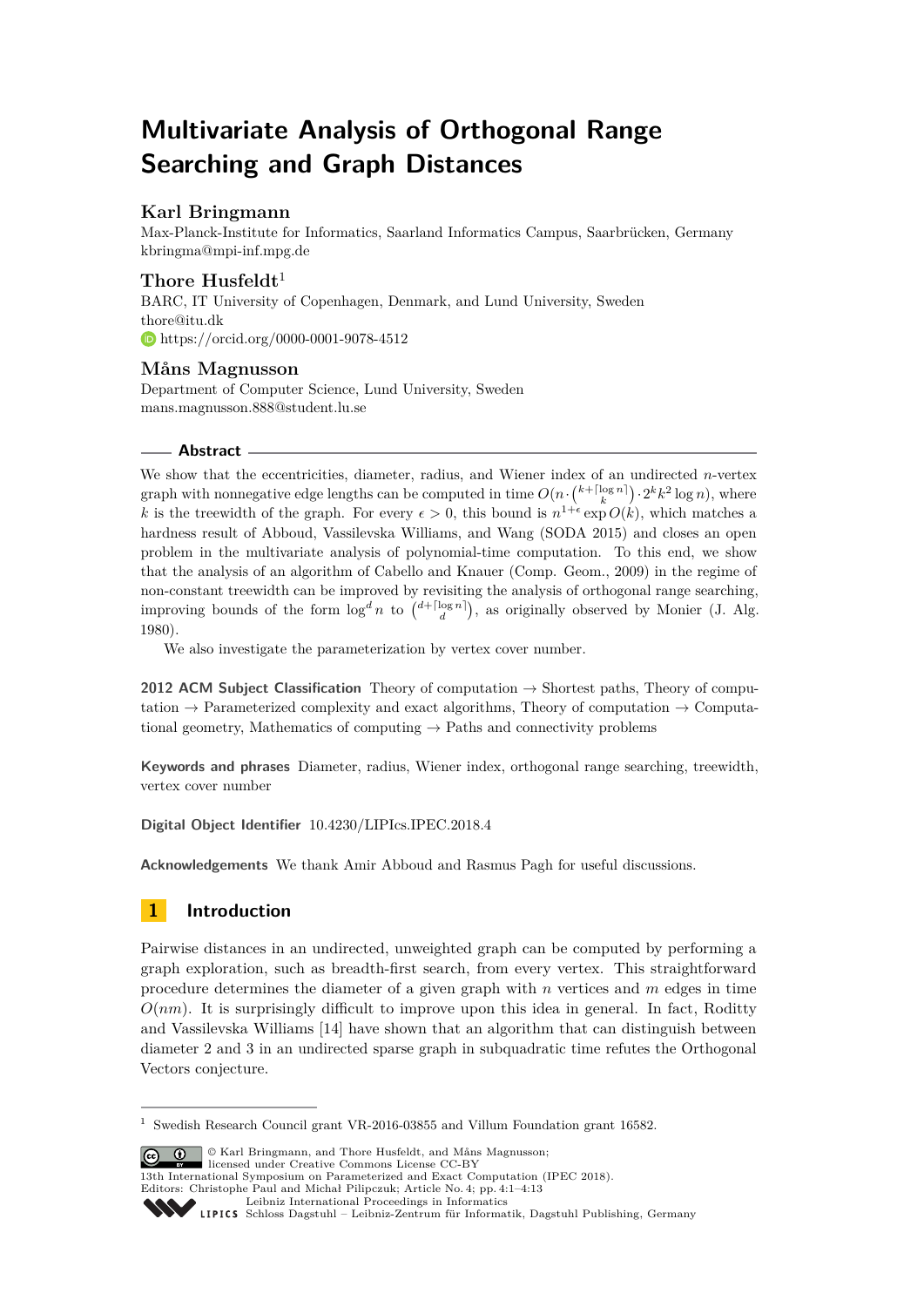#### **4:2 Multivariate Analysis of Orthogonal Range Searching and Graph Distances**

However, for very sparse graphs, the running time becomes linear. In particular, the diameter of a tree can be computed in linear time  $O(n)$  by a folklore result that traverses the graph twice. In fact, an algorithm by Cabello and Knauer shows that for constant treewidth *k* ≥ 3, the diameter (and other distance parameters) can be computed in time  $O(n \log^{k-1} n)$ , where the Landau symbol absorbs the dependency on *k* as well as the time required for computing a tree decomposition. The question raised in [\[1\]](#page-11-0) is how the complexity of this problem grows with the treewidth of the graph. We show the following result:

<span id="page-1-1"></span> $\triangleright$  **Theorem 1.** *The eccentricities, diameter, radius, and Wiener index of a given undirected n-vertex graph G of treewidth* tw(*G*) *and nonnegative edge lengths can be computed in time linear in*

<span id="page-1-0"></span>
$$
n \cdot \binom{k + \lceil \log n \rceil}{k} \cdot 2^k k^2 \log n \tag{1}
$$

*where*  $k = 5$  *tw*(*G*) + 4*.* 

For every  $\epsilon > 0$ , the bound [\(1\)](#page-1-0) is  $n^{1+\epsilon} \exp O(\text{tw}(G))$ . This improves the dependency on the treewidth over the running time  $n^{1+\epsilon} \exp O(\text{tw}(G) \log \text{tw}(G))$  of Abboud, Vassilevska Williams, and Wang [\[1\]](#page-11-0). Our improvement is tight in the following sense. Abboud *et al.* [\[1\]](#page-11-0) also showed that under the Strong Exponential Time Hypothesis of Impagliazzo, Paturi, and Zane [\[10\]](#page-12-2), there can be no algorithm that computes the diameter with running time

<span id="page-1-3"></span>
$$
n^{2-\delta}\exp o(\text{tw}(G))\qquad\text{for any }\delta>0\,.
$$

In fact, this holds under the potentially weaker Orthogonal Vectors conjecture, see [\[17\]](#page-12-3) for an introduction to these arguments. Thus, under this assumption, the dependency on  $tw(G)$ in Theorem [1](#page-1-1) cannot be significantly improved, even if the dependency on *n* is relaxed from just above linear to just below quadratic. Our analysis encompasses the Wiener index, an important structural graph parameter left unexplored by [\[1\]](#page-11-0).

Perhaps surprisingly, the main insight needed to establish Theorem [1](#page-1-1) has nothing to do with graph distances or treewidth. Instead, we make – or re-discover – the following observation about the running time of *d*-dimensional range trees:

<span id="page-1-2"></span>I **Lemma 2** ([\[13\]](#page-12-4))**.** *A d-dimensional range tree over n points supporting orthogonal range queries for the aggregate value over a commutative monoid has query time*  $O(2^d \cdot B(n,d))$ *and can be built in time*  $O(nd \cdot B(n, d))$ *, where* 

$$
B(n, d) = \begin{pmatrix} d + \lceil \log n \rceil \\ d \end{pmatrix}.
$$

This is a more careful statement than the standard textbook analysis, which gives the query time as  $O(\log^d n)$  and the construction time as  $O(n \log^d n)$ . For many values of *d*, the asymptotic complexities of these bounds agree – in particular, this is true for constant *d* and for very large *d*, which are the main regimes of interest to computational geometers. But crucially,  $B(n, d)$  is always  $n^{\epsilon} \exp O(d)$  for any  $\epsilon > 0$ , while  $\log^d n$  is not.

After Lemma [2](#page-1-2) is realised, Theorem [1](#page-1-1) follows via divide-and-conquer in decomposable graphs, closely following the idea of Cabello and Knauer [\[6\]](#page-12-5) and augmented with known arguments [\[1,](#page-11-0) [5\]](#page-12-6). We choose to give a careful presentation of the entire construction, as some of the analysis is quite fragile.

Using known reductions, this implies that the following multivariate lower bound on orthogonal range searching is tight: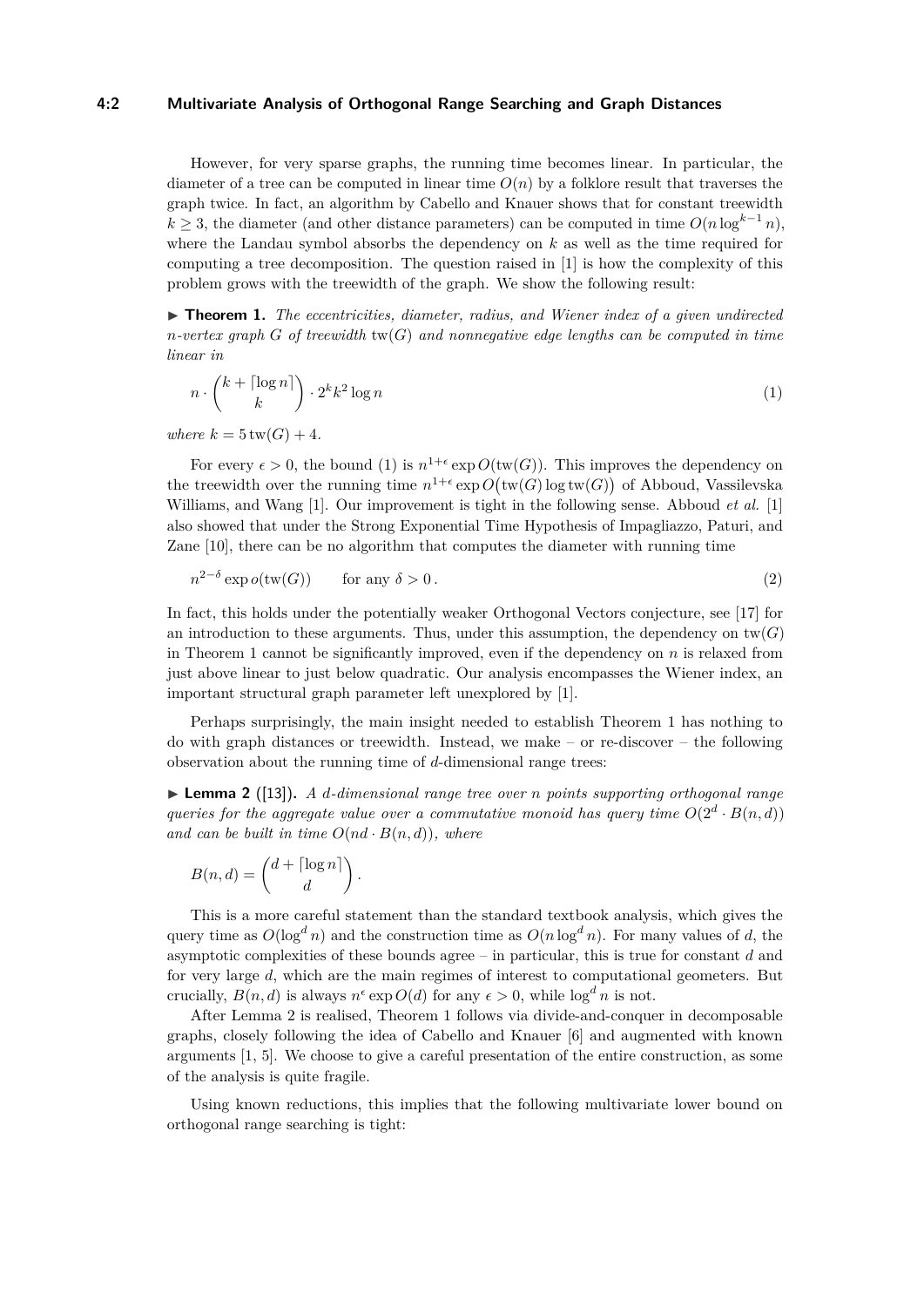▶ **Theorem 3** (Implicit in [\[1\]](#page-11-0)). *A data structure for the orthogonal range query problem for the monoid* ( $\mathbf{Z}$ *, max) with construction time*  $n \cdot q'(n, d)$  *and query time*  $q'(n, d)$ *, where* 

 $q'(n, d) = n^{1-\epsilon} \exp o(d)$ 

*for some*  $\epsilon > 0$ *, refutes the Strong Exponential Time hypothesis.* 

We also investigate the same problems parameterized by vertex cover number:

▶ **Theorem 4.** *The eccentricities, diameter, and radius of a given undirected, unweighted n*-vertex graph *G* with vertex cover number *k* can be computed in time  $O(nk + 2^k k^2)$ . The *Wiener index can be computed in time*  $O(nk2^k)$ *.* 

Both of these bounds are  $n \exp O(k)$ . It follows from [\[1\]](#page-11-0) that a lower bound of the form [\(2\)](#page-1-3) holds for this parameter as well.

# **1.1 Related work**

Abboud *et al.* [\[1\]](#page-11-0) show that given a graph and an optimal tree decomposition, various graph distances can be computed in time  $O(k^2 n \log^{k-1} n)$ , where  $k = \text{tw}(G)$ . This bound is  $n^{1+\epsilon}$  exp  $O(k \log k)$  for any  $\epsilon > 0$ . This subsumes the running time for finding an approximate tree decomposition with  $k = O(tw(G))$  from the input graph [\[5\]](#page-12-6), which is  $n \exp O(k)$ . Their algorithm extends the construction of Cabello and Knauer [\[6\]](#page-12-5) to superconstant treewidth. According to [\[6\]](#page-12-5), the idea of expressing graph distances as coordinates was first mentioned by Shi [\[15\]](#page-12-7).

If the diameter in the input graph is constant, the diameter can be computed in time  $n \exp O(tw(G))$  [\[9\]](#page-12-8). This is tight in both parameters in the sense that [\[1\]](#page-11-0) rules out the running time [\(2\)](#page-1-3) even for distinguishing diameter 2 from 3, and every algorithm needs to inspect  $\Omega(n)$  vertices even for treewidth 1. For non-constant diameter  $\Delta$ , the bound from [\[9\]](#page-12-8) deteriorates as  $n \exp O(tw(G) \log \Delta)$ . However, the construction cannot be used to compute the Wiener index.

The literature on algorithms for graph distance parameters such as diameter or Wiener index is very rich, and we refer to the introduction of [\[1\]](#page-11-0) for an overview of results directly relating to the present work. A recent paper by Bentert and Nichterlein [\[2\]](#page-11-1) gives a comprehensive overview of many other parameterisations.

Orthogonal range searching using a multidimensional range tree was first described by Bentley [\[3\]](#page-11-2), Lueker [\[12\]](#page-12-9), Willard [\[16\]](#page-12-10), and Lee and Wong [\[11\]](#page-12-11), who showed that this data structure supports query time  $O(\log^d n)$  and construction time  $O(n \log^{d-1} n)$ . Several papers have improved this in various ways by factors logarithmic in *n*; for instance, Chazelle's construction [\[8\]](#page-12-12) achieves query time  $O(\log^{d-1} n)$ .

#### **1.2 Discussion**

In hindsight, the present result is a somewhat undramatic resolution of an open problem that has been viewed as potentially fruitful by many people [\[1\]](#page-11-0), including the second author [\[9\]](#page-12-8). In particular, the resolution has led neither to an exciting new technique for showing conditional lower bounds of the form  $n^{2-\epsilon} \exp \omega(k)$ , nor a clever new algorithm for graph diameter. Instead, our solution follows the ideas of Cabello and Knauer [\[6\]](#page-12-5) for constant treewidth, much like in [\[1\]](#page-11-0). All that was needed was a better understanding of the asymptotics of bivariate functions, rediscovering a 40-year old analysis of spatial data structures [\[13\]](#page-12-4) (see the discussion in Sec. [3.3\)](#page-8-0), and using a recent algorithm for approximate tree decompositions [\[5\]](#page-12-6).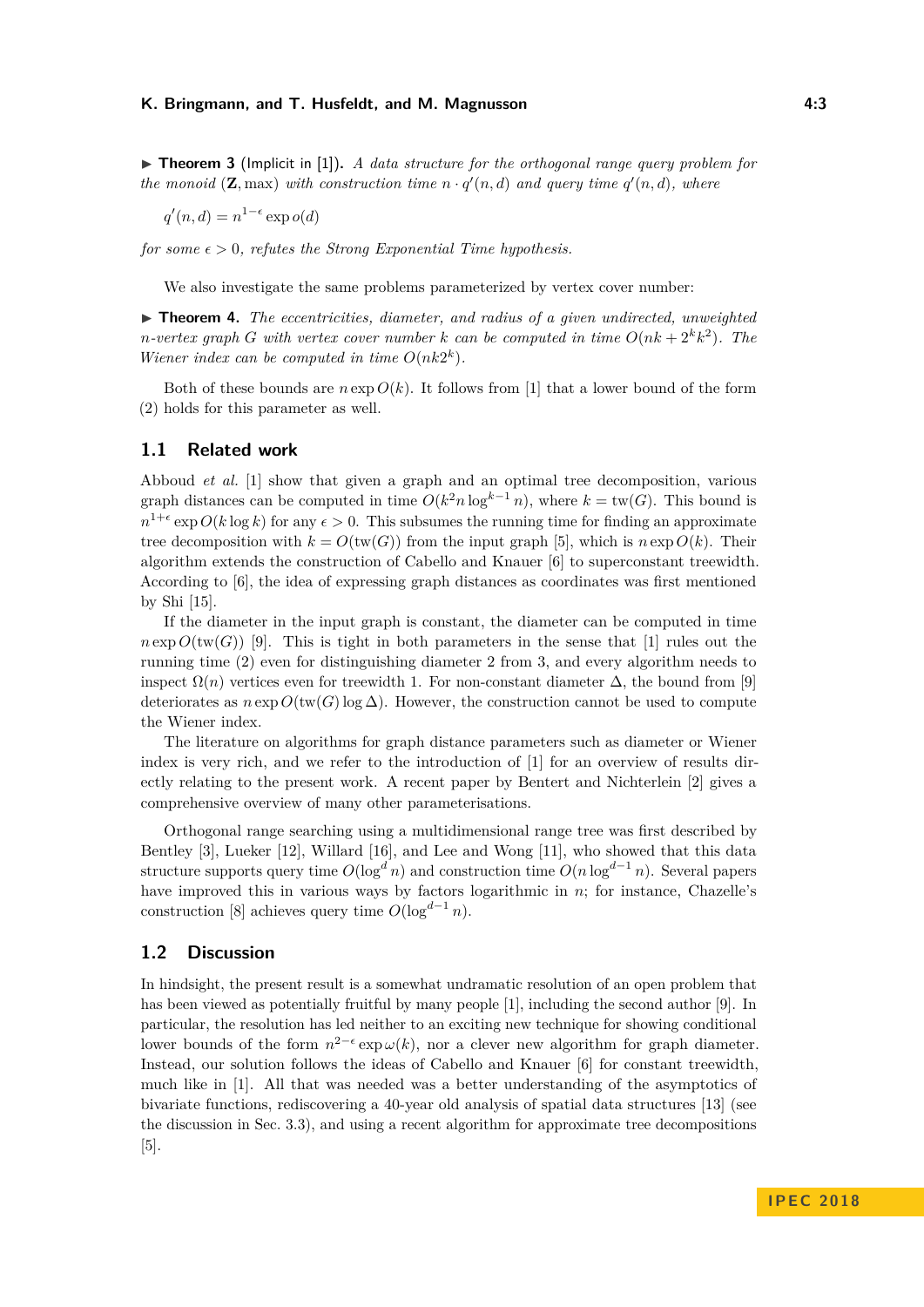#### **4:4 Multivariate Analysis of Orthogonal Range Searching and Graph Distances**

Of course, we can derive some satisfaction from the presentation of asymptotically tight bounds for fundamental graph parameters under a well-studied parameterization. In particular, the surprisingly elegant reductions in [\[1\]](#page-11-0) cannot be improved. However, as we show in the appendix, when we parameterize by vertex cover number instead of treewidth, we can establish even cleaner and tight bounds without much effort.

Instead, the conceptual value of the present work may be in applying the multivariate perspective on high-dimensional computational geometry, reviving an overlooked analysis for non-constant dimension. To see the difference in perspective, Chazelle's improvement [\[8\]](#page-12-12) of *d*-dimensional range queries from  $\log^d n$  to  $\log^{d-1} n$  makes a lot of sense for small *d*, but from the multivariate point of view, both bounds are  $n^{\epsilon} \exp \Omega(d \log d)$ . The range of relationships between *d* and *n* where the multivariate perspective on range trees gives some new insight is when *d* is asymptotically just shy of log *n*, see Sec. [2.1.](#page-3-0)

It remains open to find an algorithm for diameter with running time  $n \exp O(tw(G))$ , or an argument that such an algorithm is unlikely to exist under standard hypotheses. This requires better understanding of the regime  $d = o(\log n)$ .

### **2 Preliminaries**

## <span id="page-3-0"></span>**2.1 Asymptotics**

We summarise the asymptotic relationships between various functions appearing in the present paper:

#### <span id="page-3-3"></span>► Lemma 5.

$$
B(n,d) = O(\log^d n). \tag{3}
$$

*For any*  $\epsilon > 0$ *,* 

<span id="page-3-4"></span>
$$
B(n,d) = n^{\epsilon} \exp O(d),\tag{4}
$$

<span id="page-3-2"></span><span id="page-3-1"></span>
$$
\log^d n = n^{\epsilon} \exp \Omega(d \log d), \tag{5}
$$

$$
\log^d n = n^{\epsilon} \exp O(d \log d). \tag{6}
$$

The first expression shows that  $B(n, d)$  is always at least as informative as  $O(\log^d n)$ . The next two expressions show that from the perspective of parameterised complexity, the two bounds differ asymptotically:  $B(n, d)$  depends single-exponentially on d (no matter how small  $\epsilon > 0$  is chosen), while  $\log^d n$  does not (no matter how *large*  $\epsilon$  is chosen). Expression [\(6\)](#page-3-1) just shows that [\(5\)](#page-3-2) is maximally pessimistic.

**Proof.** Write  $h = \lceil \log n \rceil$ . To see [\(3\)](#page-3-3), consider first the case where  $d < h$ . Using  $\binom{a}{b} \le a^b/b!$ we see that

$$
\binom{d+h}{d} \le \binom{2h}{d} \le \frac{(2h)^d}{d!} = \frac{2^d}{d!}h^d = O(\log^d n). \tag{7}
$$

Next, if  $d \geq h$  then

$$
\binom{d+h}{d} = \binom{d+h}{h} \le \binom{2d}{h} = \frac{2^h}{h!} d^h \le d^h,
$$

provided  $h \geq 4$ . It remains to observe that  $d^h \leq h^d = O(\log^d n)$ . Indeed, since the function  $\alpha \mapsto \alpha/\ln \alpha$  is increasing for  $\alpha \geq e$ , we have  $h/\ln h \leq d/\ln d$ , which implies  $\exp(h \ln d) \leq \exp(d \ln h)$  as needed.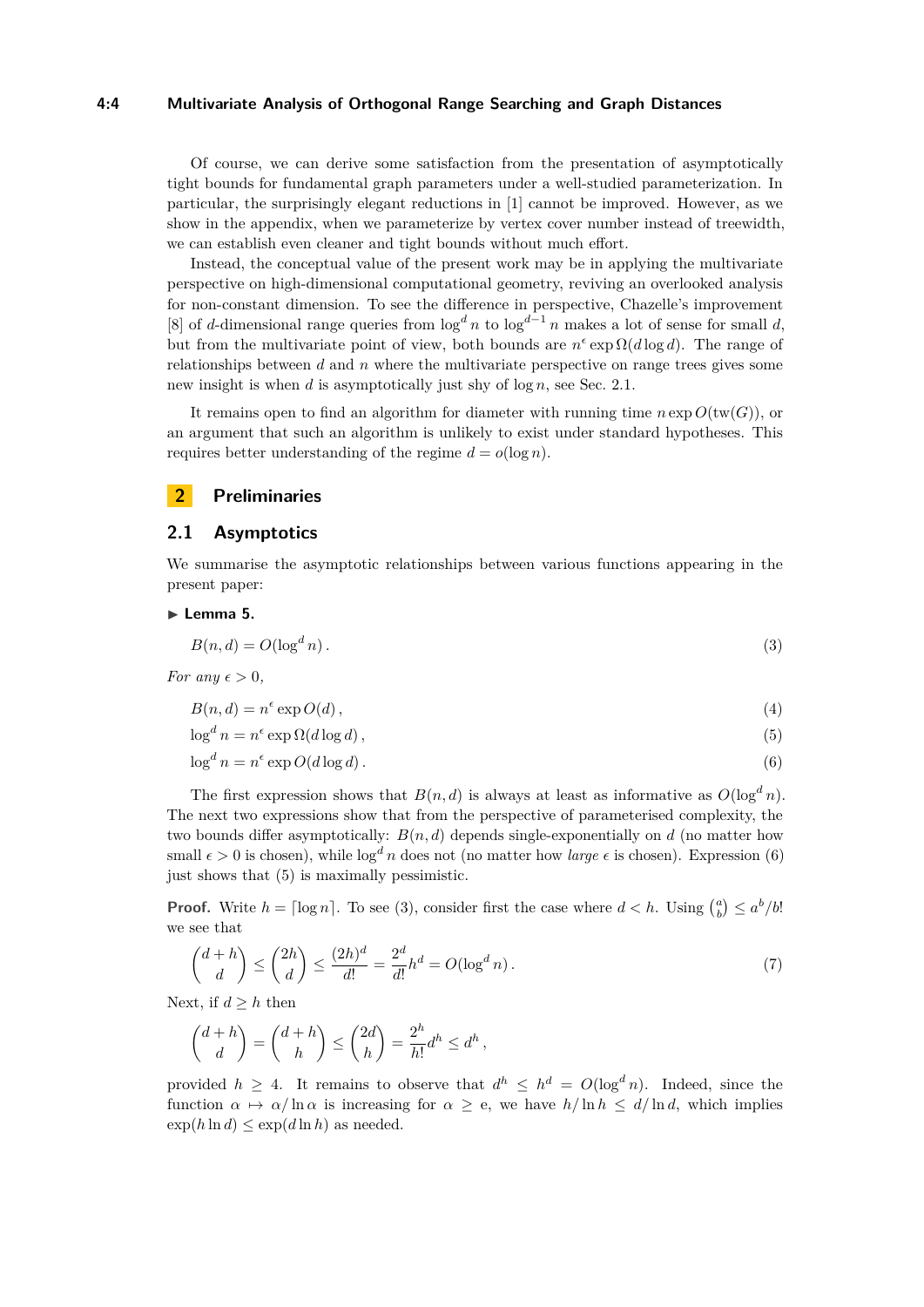For [\(4\)](#page-3-4), we let  $\delta = d/h$  and consider two cases. First, from Stirling's formula we know  $\binom{a}{b} \leq \left(\frac{ea}{b}\right)^b$ , so

$$
\binom{d+h}{d}=\binom{(1+\delta)h}{\delta h}\leq \Big(\frac{\mathrm{e}(1+\delta)h}{\delta h}\Big)^{\delta h}\leq \Big(\frac{\mathrm{e}(1+\delta)}{\delta}\Big)^{2\delta\log n}=n^{2\delta\log(\mathrm{e}(1+\delta)\delta^{-1})}
$$

Using that  $\delta \mapsto 2\delta \log(e(1+\delta)\delta^{-1})$  is a monotone increasing function in the interval  $(0, \frac{1}{2}]$ that tends to 0 for  $\delta \to 0$ , we obtain  $\binom{d+h}{d} \leq n^{\epsilon}$  for any sufficiently small  $\delta$ .

It remains to consider the case that  $\delta \geq c$  for some positive constant *c* depending only on  $\epsilon$ . In this case, we have

$$
\binom{d+h}{d} \le \binom{(1+1/c)d}{d} < 2^{(1+1/c)d} = \exp O(d).
$$

We turn to [\(5\)](#page-3-2). Assume that there is a function *g* such that

$$
\log^d n = n^c g(d).
$$

Then choose  $b > 1$  and consider *d* such that  $d = b^{-1} \log n$ . Then

$$
g(d) \ge \frac{\log^d n}{n^c} = 2^{d \log \log n - c \log n} = 2^{d \log (bd) - cbd} = \exp \Omega(d \log d).
$$

Finally for [\(6\)](#page-3-1), we repeat the argument from [\[1\]](#page-11-0). If  $d \le \epsilon \log n / \log \log n$  then  $\log^d n =$  $2^{d \log \log n} \leq n^{\epsilon}$ . In particular, if  $d = o(\log n / \log \log n)$  then  $\log^{d} n = n^{o(1)}$ . Moreover, for  $d \geq \log^{1/2} n$  we have  $\log \log n \leq 2 \log d$  and thus  $\log^d n = 2^{d \log \log n} \leq 4^{d \log d}$ .

These calculations also show the regimes in which these considerations are at all interesting. For  $d = o(\log n / \log \log n)$  then both functions are bounded by  $n^{o(1)}$ , and the multivariate perspective gives no insight. For  $d \geq \log n$ , both bounds exceed *n*, and we are better off running *n* BFSs for computing diameters, or passing through the entire point set for range searching.

#### **2.2 Model of computation**

We operate in the word RAM, assuming constant-time arithmetic operations on coordinates and edge lengths, as well as constant-time operations in the monoid supported by our range queries. For ease of presentation, edge lengths are assumed to be nonnegative integers; we could work with abstract nonnegative weights instead [\[6\]](#page-12-5).

## <span id="page-4-0"></span>**3 Orthogonal Range Queries**

# **3.1 Preliminaries**

Let *P* be a set of *d*-dimensional points. We will view  $p \in P$  as a vector  $p = (p_1, \ldots, p_d)$ .

A commutative *monoid* is a set *M* with an associative and commutative binary operator ⊕ with identity. The reader is invited to think of *M* as the integers with −∞ as identity and  $a \oplus b = \max\{a, b\}.$ 

Let  $f: P \to M$  be a function and define for each subset  $Q \subseteq P$ 

$$
f(Q) = \bigoplus \{ f(q) \colon q \in Q \}
$$

with the understanding that  $f(\emptyset)$  is the identity in *M*.

*.*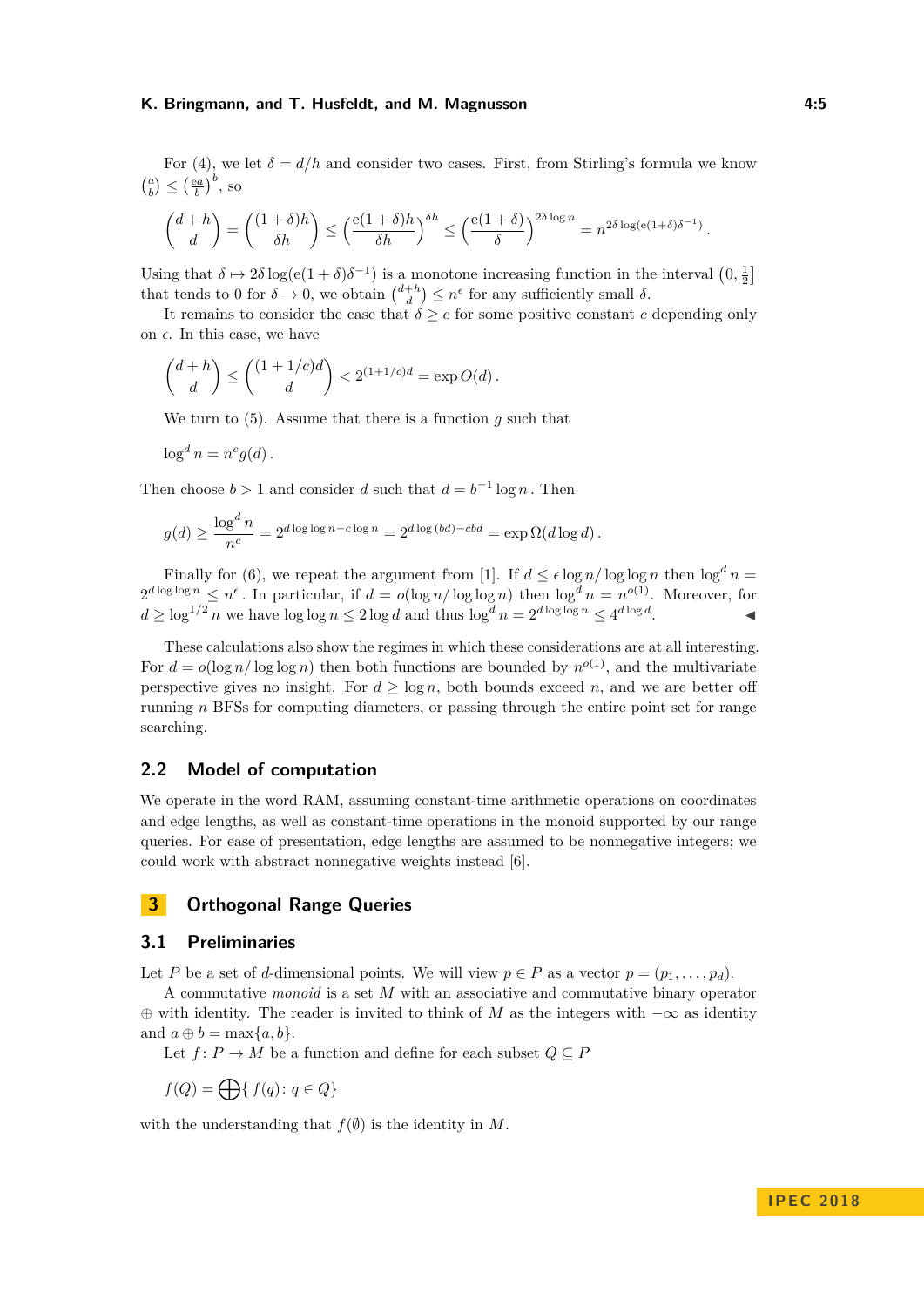<span id="page-5-1"></span>

**Figure 1** Four points in three dimensions. With the monoid  $(\mathbf{Z}, \text{max})$  we have  $f(\lbrace p, r, s \rbrace) = 8$ .

#### <span id="page-5-2"></span>**3.2 Range Trees**

Consider dimension  $i \in \{1, ..., d\}$  and enumerate the points in *Q* as  $q^{(1)}, ..., q^{(r)}$  such that  $q_i^{(j)} \leq q_i^{(j+1)}$ , for instance by ordering after the *i*th coordinate and breaking ties lexicographically. Define  $\text{med}_i(Q)$  to be the *median* point  $q^{(\lceil r/2 \rceil)}$ , and similarly  $\min_i(Q)$  $q^{(1)}$  and  $\max_i(Q) = q^{(r)}$ . Set

<span id="page-5-0"></span>
$$
Q_L = \{q^{(1)}, \dots, q^{(\lceil r/2 \rceil)}\}, \qquad Q_R = \{q^{(1+\lceil r/2 \rceil)}, \dots, q^{(r)}\}.
$$
\n
$$
(8)
$$

For  $i \in \{1, \ldots, d\}$ , the *range tree*  $R_i(Q)$  for *Q* is a node *x* with the following attributes:

- $\blacksquare$  *L*[*x*], a reference to range tree  $T_i(Q_L)$ , called the *left child* of *x*. Only exists if  $|Q| > 1$ .
- *R*[*x*], a reference to range tree  $T_i(Q_R)$ , called the *right child* of *x*. Only exists if  $|Q| > 1$ .  $D[x]$ , a reference to range tree  $T_{i+1}(Q)$ , called the *secondary*, *associate*, or *higherdimensional* structure. Only exists for *i < d*.

$$
= l[x] = \min_i(Q).
$$

$$
r[x] = \max_i(Q).
$$

 $f[x] = f(Q)$ . Only exists for  $i = d$ .

#### **Construction**

Constructing a range tree for *Q* is a straightforward recursive procedure:

▶ Algorithm C (Construction). *Given integer*  $i \in \{1, ..., d\}$  *and a list Q of points, this algorithm constructs the range tree*  $R_i(Q)$  *with root*  $x$ *.* 

- **C1** [Base case  $Q = \{q\}$ .] Recursively construct  $D[x] = T_{i+1}(Q)$  if  $i < d$ , otherwise set  $f[x] = f(q)$ . Set  $l[x] = r[x] = q_i$ . Return *x*.
- **C2** [Find median.] Determine  $q = \text{med}_i Q$ ,  $l[x] = \text{min}_i(Q)$ ,  $r[x] = \text{max}_i(Q)$ .
- **C3** [Split *Q*.] Let *Q<sup>L</sup>* and *Q<sup>R</sup>* as given by [\(8\)](#page-5-0), note that both are nonempty.
- **C4** [Recurse.] Recursively construct  $L[x] = R_i(Q_L)$  from  $Q_L$ . Recursively construct  $R[x] =$  $R_i(Q_R)$  from  $Q_R$ . If  $i < d$  then recursively construct  $D[x] = T_{i+1}(Q)$ . If  $i = d$  then set  $f[x] = f[L[x]] \oplus f[R[x]].$

The data structure can be viewed as a collection of binary trees whose nodes *x* represent various subsets  $P_x$  of the original point set P. In the interest of analysis, we now introduce a scheme for naming the individual nodes  $x$ , and thereby also the subsets  $P_x$ . Each node  $x$  is identified by a string of letters from  $\{L, R, D\}$  as follows. Associate with *x* a set of points, often called the *canonical subset* of *x*, as follows. For the empty string  $\epsilon$  we set  $P_{\epsilon} = P$ . In general, if  $Q = P_x$  then  $P_{xL} = Q_L$ ,  $P_{xR} = Q_R$  and  $P_{xD} = Q$ . The strings over  $\{L, R, D\}$  can be understood as uniquely describing a path through in the data structure; for instance, L means 'go *left*, i.e., to the left subtree, the one stored at  $L[x]$ ' and D means 'go to the next *dimension*, i.e., to the subtree stored at *D*[*x*].' The name of a node now describes the unique path that reaches it.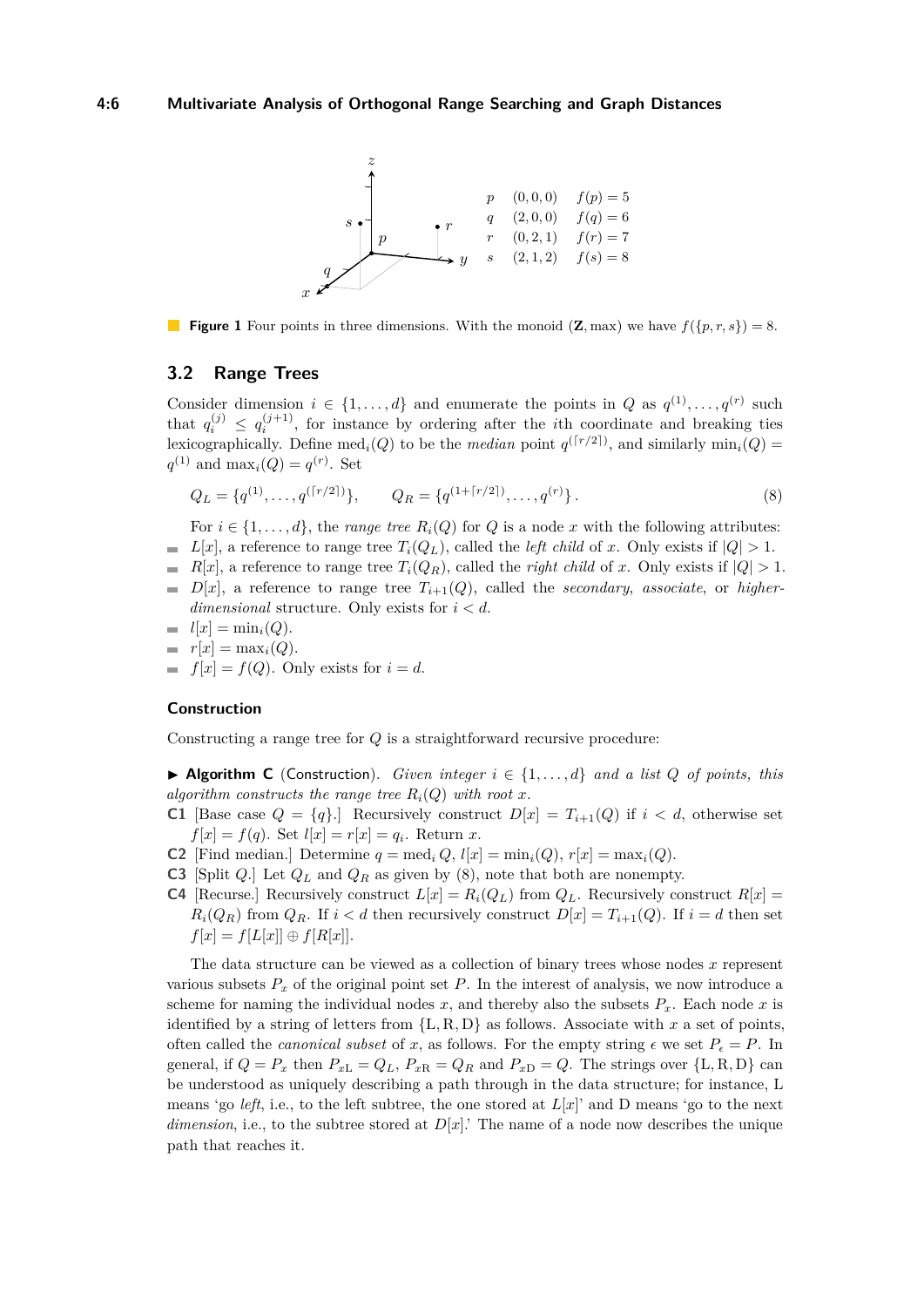

**Figure 2** Part of the range tree for the points from Fig. [1.](#page-5-1) The label of node x appears in red on the arrow pointing to x. Nodes contain  $l[x]$ :  $r[x]$ . The references  $L[x]$  and  $R[x]$  appear as children in a binary tree using usual drawing conventions. The reference  $D[x]$  appears as a dashed arrow (possibly interrupted); the placement on the page follows no other logic than economy of layout and readability. References  $D[x]$  from leaf nodes, such as  $D[LL]$  leading to node LLD, are not shown; this conceals 12 single-node trees. The '3rd-dimensional nodes,' whose names contain two Ds, show the values *f*[*x*] next to the node. To ease comprehension, leaf nodes are decorated with their canonical subset, which is a singleton from  $\{p, q, r, s\}$ . The reader can infer the canonical subset for an internal node as the union of leaves of the subtree; for instance,  $P_{\text{DR}} = \{r, s\}$ . However, note that these point sets are *not* explicitly stored in the data structure.

 $\blacktriangleright$  **Lemma 6.** Let  $n = |P|$ . Algorithm C computes the d-dimensional range tree for P in time *linear in*  $nd \cdot B(n, d)$ .

**Proof.** We run Algorithm C on input  $P$  and  $i = 1$ .

Disregarding the recursive calls, the running time of algorithm C on input *i* and *Q* is dominated by Steps C2 and C3, i.e., splitting *Q* into two sets of equal size. It is known that this task can be performed in time linear in  $|Q|$  [\[4\]](#page-12-13). Thus, the running time for constructing  $R_i(Q)$  is linear in |*Q*| plus the time spent in recursive calls.

This means that we can bound the running time for constructing  $T_1(P)$  by bounding the sizes of the sets  $P_x$  associated with every node x in the data structure. If for a moment X denotes the set of all these nodes then we want to bound

$$
\sum_{x \in X} |P_x| = \sum_{x \in X} |\{p \in P : p \in P_x\}| = \sum_{p \in P} |\{x \in X : p \in P_x\}|.
$$

Thus, we need to determine, for given  $p \in P$ , the number of subsets  $P_x$  in which  $p$  appears. By construction, there are fewer than *d* occurrences of D in *x*. Moreover, if *x* contains more than *h* occurrences of either L or R then  $P_x$  is empty. Thus, *x* has at most  $h + d$  letters. For two different strings *x* and *x'* that agree on the positions of D, the sets  $P_x$  and  $P_{x'}$  are disjoint, so  $p$  appears in at most one of them. We conclude that the number of sets  $P_x$  such that  $p \in P_x$  is bounded by the number of ways to arrange fewer than *d* many Ds and at most *h* non-Ds. Using the identity  $\binom{a+0}{0} + \cdots + \binom{a+b}{b} = \binom{a+b+1}{b}$  repeatedly, we compute

$$
\sum_{i=0}^{d-1} \sum_{j=0}^{h} {i+j \choose j} = \sum_{i=0}^{d-1} {i+h+1 \choose h} = \sum_{i=0}^{d-1} {i+h+1 \choose i+1} = (-1) + \sum_{i=0}^{d} {i+h \choose i} = {h+d+1 \choose d} - 1 = \frac{h+d+1}{h+1} {h+d \choose d} - 1 \le d {d+h \choose d}.
$$

The bound follows from aggregating this contribution over all  $p \in P$ .

**IPEC 2018**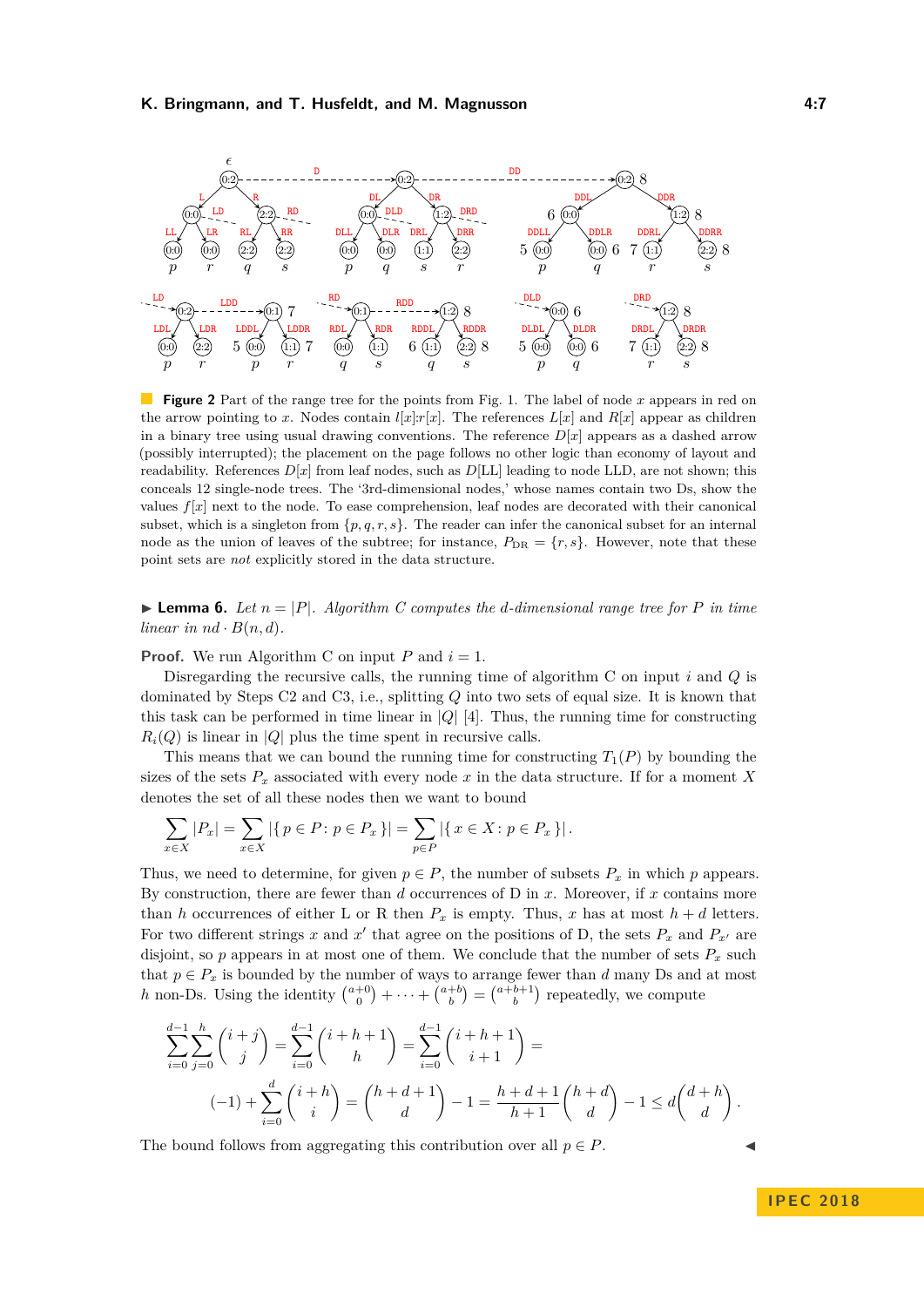#### **4:8 Multivariate Analysis of Orthogonal Range Searching and Graph Distances**

#### **Search**

In this section, we fix two sequences of integers  $l_1, \ldots, l_d$  and  $r_1, \ldots, r_d$  describing the *query box B* given by

 $B = [l_1, r_1] \times \cdots \times [l_d, r_d].$ 

**► Algorithm Q** (Query). *Given integer*  $i \in \{1, \ldots, d\}$ *, a query box B as above and a range tree*  $R_i(Q)$  *with root x for a set of points Q such that every point*  $q \in Q$  *satisfies*  $l_i \leq q_i \leq r_j$ *for*  $j \in \{1, \ldots, i-1\}$ *, this algorithm returns*  $\bigoplus \{ f(q) : q \in Q \cap B \}$ *.* 

- **Q1** [Empty?] If the data structure is empty, or  $l_i > r[x]$ , or  $l[x] > r_i$ , then return the identity in the underlying monoid *M*.
- **Q2** [Done?] If  $i = d$  and  $l_d \leq \min_d[x]$  and  $\max_d[x] \leq r_d$  then return  $f[x]$ .
- **Q3** [Next dimension?] If  $i < d$  and  $l_i \leq l[x]$  and  $r[x] \leq r_i$  then query the range tree at  $D[x]$ for dimension  $i + 1$ . Return the resulting value.
- **Q4** [Split.] Query the range tree  $L[x]$  for dimension *i*; the result is a value  $f<sub>L</sub>$ . Query the range tree  $R[x]$  for dimension *i*; the result is a value  $f_R$ . Return  $f_L \oplus f_R$ .

To prove correctness, we show that this algorithm is correct for each point set  $Q = P_x$ .

**Example 7.** *Let*  $i = D(x) + 1$ *, where*  $D(x)$  *is the number of* D*s* in *x. Assume that*  $P_x$  *is such that*  $l_j$  ≤  $r_j$  *for all*  $j$  ∈ {1, ..., *i* − 1} *for each*  $p$  ∈  $P_x$ *. Then the query algorithm on input x and i returns*  $f(B \cap P_x)$ *.* 

#### **Proof.** Backwards induction in |*x*|.

If  $|x| = h + d$  then  $P_x$  is the empty set, in which case the algorithm correctly returns the identity in *M*.

If the algorithm executes Step Q2 then *B* is satisfied for all  $q \in P_x$ , in which case the algorithm correctly returns  $f[x] = f(P_x)$ .

If the algorithm executes Step Q3 then *B* satisfies the condition in the lemma for  $i + 1$ , and the number of Ds in  $P_{xD}$  is  $i + 1$ , and  $D[x]$  store the  $(i + 1)$ th range tree for  $P_{xD}$ . Thus, by induction the algorithm returns  $f(P_x \cap B)$ , which equals  $f(P_x \cap B)$  because  $P_{xD} = P_x$ .

Otherwise, by induction,  $f_L = f(P_{xL} \cap B)$  and  $f_R = f(P_{xR} \cap B)$ . Since  $P_{xL} \cup P_{xR} = P_x$ , we have  $f(P_x \cap B) = f((P_{xL} \cap B) \cup (P_{xR} \cap P)) = f_L \oplus f_R$ .

 $\blacktriangleright$  **Lemma 8.** If x is the root of the range tree for P then on input  $i = 1, x$ , and B, the query *algorithm returns*  $f(P \cap B)$  *in time linear in*  $2^d B(n,d)$ *.* 

**Proof.** Correctness follows from the previous lemma.

For the running time, we first observe that the query algorithm does constant work in each visited node. Thus it suffices to bound the number of visited nodes as

<span id="page-7-0"></span>
$$
2^d \binom{h+d}{d} \qquad (d \ge 1, h \ge 0). \tag{9}
$$

We will show by induction in *d* that [\(9\)](#page-7-0) holds for every call to a *d*-dimensional range tree for a point set  $P_x$ , where  $h = \lfloor \log |P_x| \rfloor$ . The two easy cases are Q1 and Q2, which incur no additional nodes to be visited, so the number of visited nodes is 1, which is bounded by [\(9\)](#page-7-0). Step Q3 leads to a recursive call for a  $(d-1)$ -dimensional range tree over the same point set  $P_{xD} = P_x$ , and we verify

$$
1 + 2^{d-1} \binom{h+d-1}{d-1} \le 2^d \binom{h+d}{d}.
$$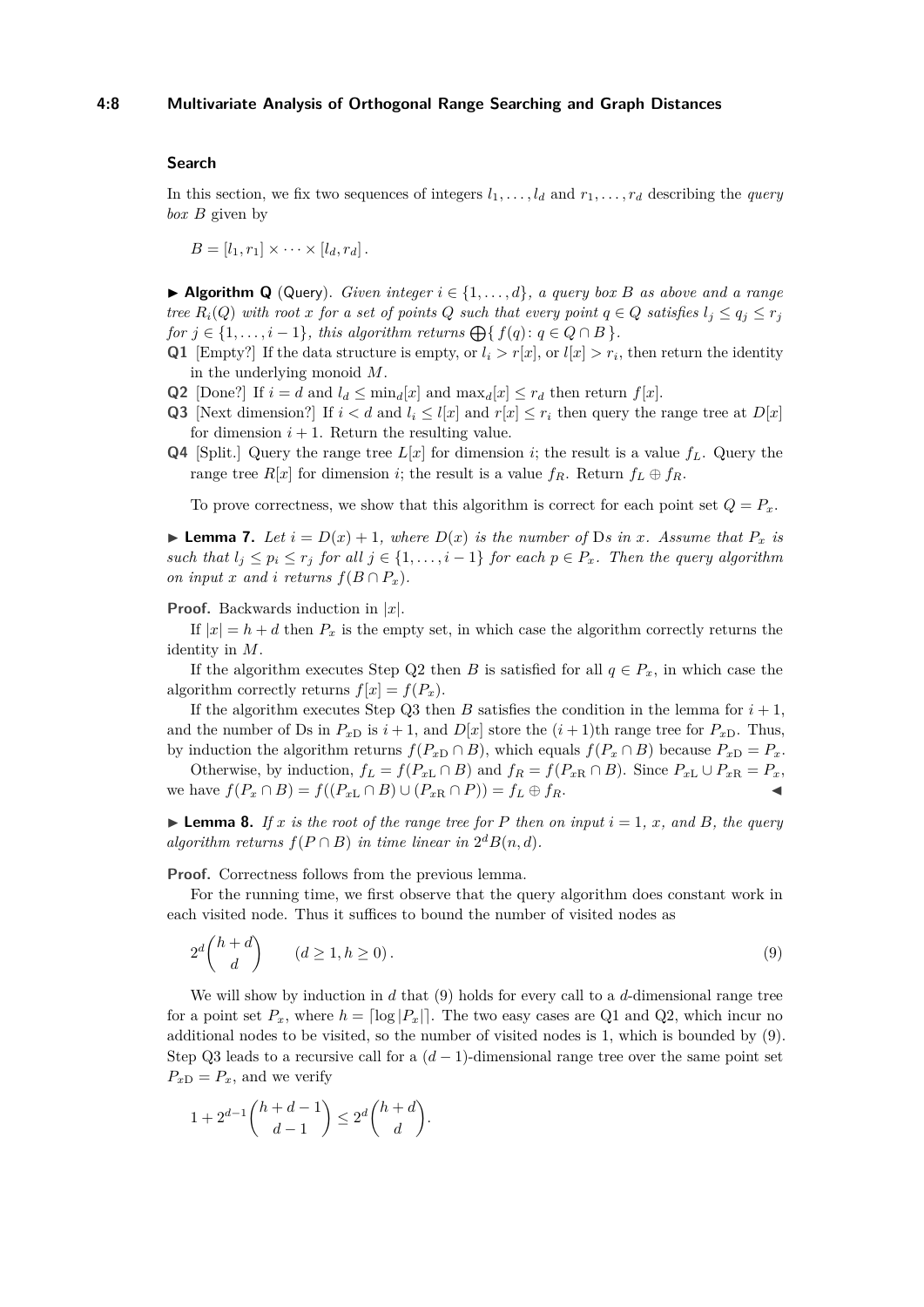The interesting case is Step Q4. We need to follow two paths from *x* to the leaves of the binary tree of *x*. Consider the leaves *l* and *r* in the subtree rooted at *x* associated with the points  $\min_i(P_x)$  and  $\max_i(P_x)$  as defined in Sec. [3.2.](#page-5-2) We describe the situation of the path *Y* from *l* to *x*; the other case is symmetrical. At each internal node  $y \in Y$ , the algorithm chooses Step Q4 (because  $l_i \geq l[y]$ ). There are two cases for what happens at *y*L and *y*R. If  $l_i \leq \text{med}_i(P_y)$  then  $P_{yR}$  satisfies  $l_i \leq \min_i(P_{yR}) \leq r_i$ , so the call to  $yR$  will choose Step Q3. By induction, this incurs  $2^{d-1} \binom{d-1+i}{d-1}$  visits, where *i* is the height of *y*. In the other case, the call to *y*L will choose Step Q1, which incurs no extra visits. Thus, the number of nodes visited on the left path is at most

$$
h + \sum_{i=0}^{h-1} 2^{d-1} {d-1+i \choose d-1},
$$

and the total number of nodes visited is at most twice that:

$$
2h + 2^d \sum_{i=0}^{h-1} {d-1+i \choose d-1} \le 2^d \sum_{i=0}^h {d-1+i \choose d-1} = 2^d {d+h \choose d}.
$$

# <span id="page-8-0"></span>**3.3 Discussion**

The textbook analysis of range trees, and similar *d*-dimensional spatial algorithms and data structures sets up a recurrence relation like

$$
r(n,d) = 2r(n/2,d) + r(n,d-1),
$$

for the construction and

$$
r(n, d) = \max\{r(n/2, d), r(n, d - 1)\},\,
$$

for the query time. One then observes that  $n \log^d n$  and  $\log^d n$  are the solutions to these recurrences. This analysis goes back to Bentley's original paper [\[3\]](#page-11-2).

Along the lines of the previous section, one can show that the functions  $n \cdot B(n, d)$  and  $B(n, d)$  solve these recurrences as well. A detailed derivation can be found in [\[13\]](#page-12-4), which also contains combinatorial arguments of how to interpret the binomial coefficients in the context of spatial data structures. A later paper of Chan [\[7\]](#page-12-14) also takes the recurrences as a starting point, and observes asymptotically improved solution for the related question of dominance queries.

# **4 Graph Distances**

We present the algorithm for computing the diameter. The construction closely follows Cabello and Knauer [\[6\]](#page-12-5), but uses the range tree bounds from Section [3.](#page-4-0) The analysis is extended to superconstant dimension as in Abboud *et al.* [\[1\]](#page-11-0). Using the approximate treewidth construction of Bodlaender *et al.* [\[5\]](#page-12-6), we can pay more attention to the parameters of the recursive decomposition into small-size separators.

#### **4.1 Preliminaries**

We consider an undirected graph *G* with *n* vertices and *m* edges with nonnegative integer weights. The set of vertices is  $V(G)$ . For a vertex subset U we write  $G[U]$  for the induced subgraph.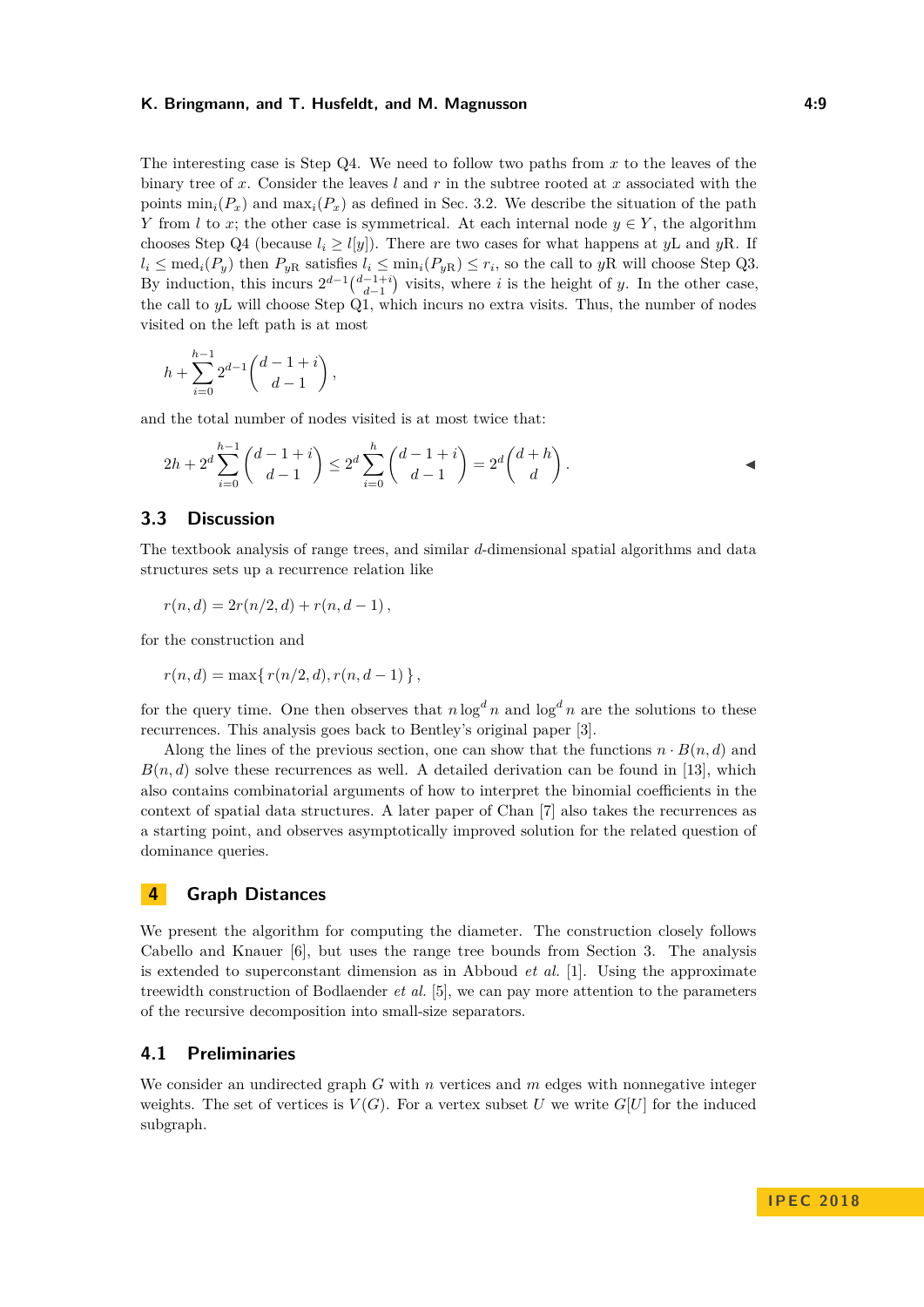#### **4:10 Multivariate Analysis of Orthogonal Range Searching and Graph Distances**

A path from *u* to *v* is called a *u, v*-path and denoted *P*. The *length* of a path, denoted  $l(P)$ , is the sum of its edge lengths.

The *distance* from vertex *u* to vertex *v*, denoted  $d(u, v)$ , is the minimum length of shortest  $u, v$ -path. The *Wiener index* of *G*, denoted wien(*G*) is  $\sum_{u,v \in V(G)} d(u,v)$ . The *eccentricity* of a vertex *u*, denoted  $e(u)$  is given by  $e(u) = \max\{d(u, v): v \in V(G)\}\.$  The *diameter* of *G*, denoted diam(*G*) is max{ $e(u): u \in V(G)$ }. The *radius* of *G*, denoted rad(*G*) is  $\min\{e(u): u \in V(G)\}.$ 

## **4.2 Separation**

A vertex subset *Z* separates *X* and *Y* if every *x*, *y*-path with  $x \in X$  and  $y \in Y$  contains a vertex from *Z*. A *skew k-separator tree T* of *G* is a binary tree such that each node *t* of *T* is associated with a vertex set  $Z_t \subseteq V(G)$  such that

- $|Z_t| < k$ ,
- If  $L_t$  and  $R_t$  denote the vertices of *G* associated with the left and right subtrees of *t*, respectively, then  $Z_t$  separates  $L_t$  and  $R_t$  and

$$
\frac{n}{k+1} \le |L_t \cup Z_t| \le \frac{nk}{k+1},\tag{10}
$$

 $T$  remains a skew *k*-separator even if edges between vertices of  $Z_t$  are added.

It is known that such a tree can be found from a tree decomposition, and an approximate tree decomposition can be found in single-exponential time. We summarise these results in the following lemma:

<span id="page-9-0"></span> $\triangleright$  **Lemma 9** ([\[6,](#page-12-5) Lemma 3] with [\[5,](#page-12-6) Theorem 1]). For a given *n*-vertex input graph *G*, a skew  $(5 \text{ tw}(G) + 4)$ -separator tree can be computed in time  $n \exp O(\text{ tw}(G)).$ 

## **4.3 Algorithm**

We follow the construction of [\[6\]](#page-12-5).

Given graph *G*, let  $S_{x,w}$  denote the set of shortest *x*, *w*-paths. We refine the notion of eccentricity to a subset *W* of vertices. Formally,

$$
e(x, W) = \max_{w \in W} \{ l(P) : P \in \mathcal{S}_{x, w} \}.
$$

We will consider a situation where  $V(G) = X \cup Y$  with separator  $Z = X \cap Y$ . We can then compute  $e(x)$  as  $\max\{e(x, X), e(x, Y)\}\)$  for each  $x \in X$ . The first term is found recursively in  $G[X]$ ; the interesting part is the computation of  $e(x, Y)$ .

Enumerate  $Z = \{z_1, \ldots, z_k\}$ . For  $i \in \{1, \ldots, k\}$  define the *i*th eccentricity  $e_i(x, Y)$  as the maximum distance from  $x$  to any vertex in  $Y$  'via  $z_i$ .' Formally,

$$
e_i(x, Y) = \max_{y \in Y} \{ l(P) : P \in S_{x,y}, z_i \in V(P) \}.
$$

See Figure [3](#page-10-0) for a small example.

▶ **Lemma 10.** *If Z separates X and Y then*  $e(x, Y) = \max_{i=1}^k e_i(x, Y)$  *for*  $x \in X$ *.* 

**Proof.** A shortest *x*, *y*-path with  $y \in Y$  must contain a vertex from *Z*, say  $z_i$ . Thus,  $e(x, Y) \leq$  $e_i(x, Y)$ . Conversely,  $e(x, Y) \ge e_j(x, Y)$  for all  $j \in \{1, ..., k\}$  from the definition.

Now we can write the eccentricity *via*  $z_i$  as the distance *to*  $z_i$  plus a range query: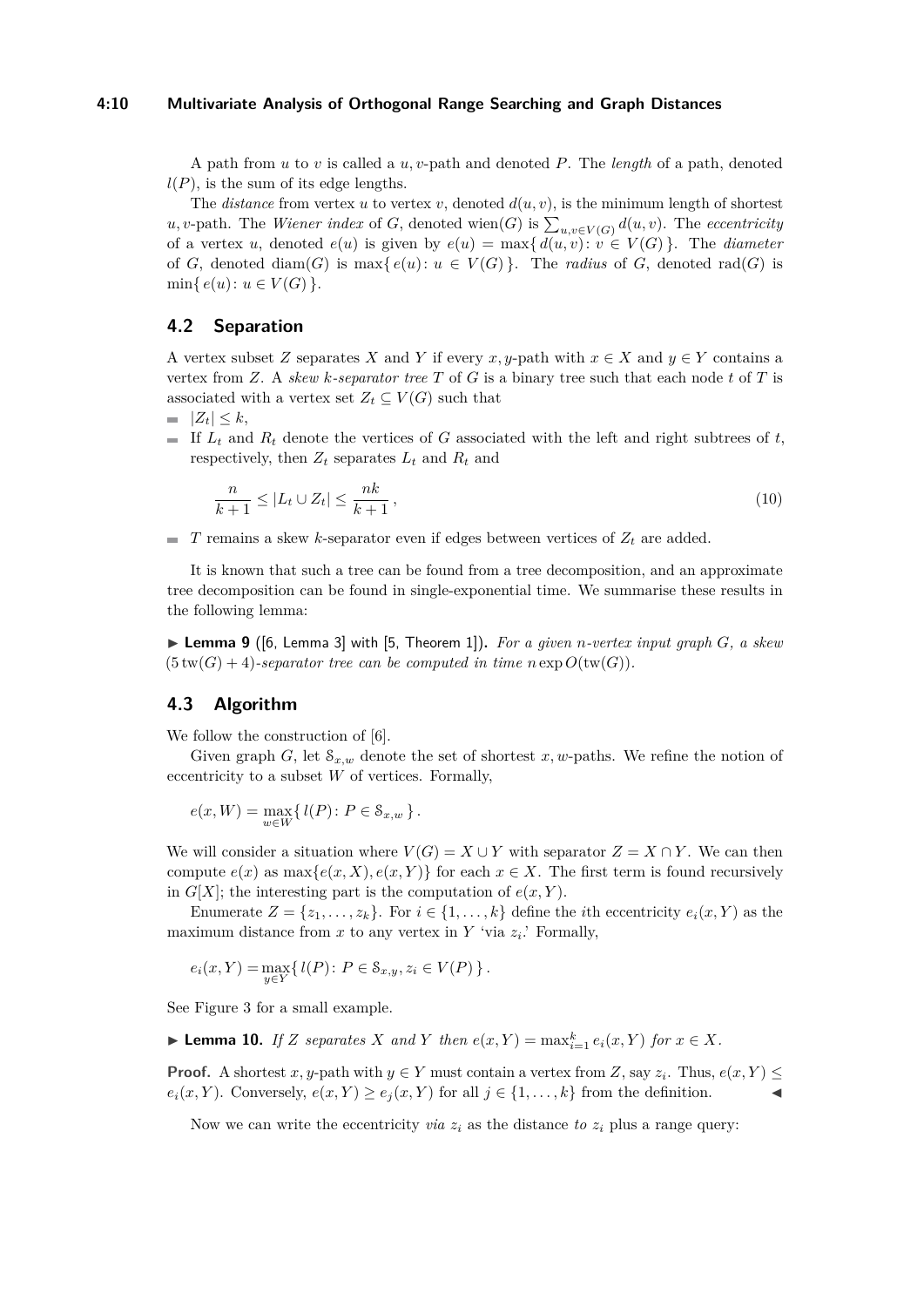<span id="page-10-0"></span>

**Figure 3** Left: Example with  $Z = \{z_1, z_2, z_3\}$  and  $Y = Z \cup \{y, y', y''\}$ . We have  $e(x, Y) = 5$ (along  $xz_1y$ ) and  $e(x', Y) = 3$ . For the case  $i = 3$  we see  $e_3(x, Y) = 4$  along  $xz_3y''$ , because there are no shortest paths from  $x$  via  $z_3$  to  $y$  or  $y'$ , and the one-edge path  $xz_3$  itself is shorter. Similarly,  $e_3(x', Y) = 3$  (along  $x'z_3y'$ ). Right: The corresponding points in  $\mathbb{Z}^2$ , only the first two coordinates are shown, and only for the points in  $Y \setminus Z$ . The points corresponding to  $y'$  and  $y''$  both belong to the rectangle for  $x'$ , certifying that there are shortest  $x', y'$ - and  $x', y''$ -paths through  $z_3$ . Right: Over  $R_{x'}$ , the point  $p_{y'}$  maximises f. We have  $e_3(x', Y) = l(x'z_3y') = d(x', z_3) + f(p_{y'}) = 1 + 2 = 3$ .

<span id="page-10-3"></span>► **Lemma 11.** Let  $i \in \{1, \ldots, k\}$  and assume  $\{z_1, \ldots, z_k\}$  separates *X* and *Y*. Define for  $\text{each } y \in Y \text{ the } k\text{-dimensional point}$ 

<span id="page-10-1"></span>
$$
p_y = \begin{pmatrix} d(z_i, y) - d(z_1, y) \\ \vdots \\ d(z_i, y) - d(z_k, y) \end{pmatrix} \text{ with } f(p_y) = d(z_i, y). \tag{11}
$$

*Define for each*  $x \in X$  *the rectangle* 

<span id="page-10-2"></span>
$$
R_x = \lambda_{j=1}^k [-\infty, d(x, z_j) - d(x, z_i)].
$$
\n(12)

*Then*

$$
e_i(x, Y) = d(x, z_i) + \max_{y : p_y \in R_x} f(p_y).
$$

**Proof.** Consider a shortest *x*, *y*-path *P* containing  $z_i \in Z$ . No other *x*, *y*-path is shorter than *P*, so in particular we have

$$
d(x, z_i) + d(z_i, y) \leq d(x, z_j) + d(z_j, y), \qquad j \in \{1, ..., k\},\
$$

equivalently,

$$
d(z_i, y) - d(z_j, y) \le d(x, z_j) - d(x, z_i), \qquad j \in \{1, \dots, k\}.
$$
\n(13)

which means  $p_y \in R_x$ . Moreover, if *y* is chosen so that *P* attains the eccentricity  $e_i(x, Y)$ then  $e_i(x, Y) = l(P) = d(x, z_i) + d(z_i, y)$  and  $p_y$  maximises  $f(p_y) = d(z_i, y)$  over the points in  $R_x$ .

One observes that the *i*th coordinate of  $p_y$  is always 0 and of  $R_y$  is always  $[-\infty, 0]$ , so the reduction is actually to a  $(k-1)$ -dimensional range query instance. However, we are mainly interested in the asymptotic dependency on  $k$ , so we avoid this possible (but tedious) improvement.

We are ready for the algorithm.

I **Algorithm E** (Eccentricities). *Given an undirected, connected graph G with nonnegative integer weights and a skew k-separator tree with root t, this algorithm computes the eccentricity*  $e(v)$  of every vertex  $v \in V(G)$ . We write  $Z = Z_t$ ,  $X = L_t \cup Z_t$ , and  $Y = R_t \cup Z_t$ .

**IPEC 2018**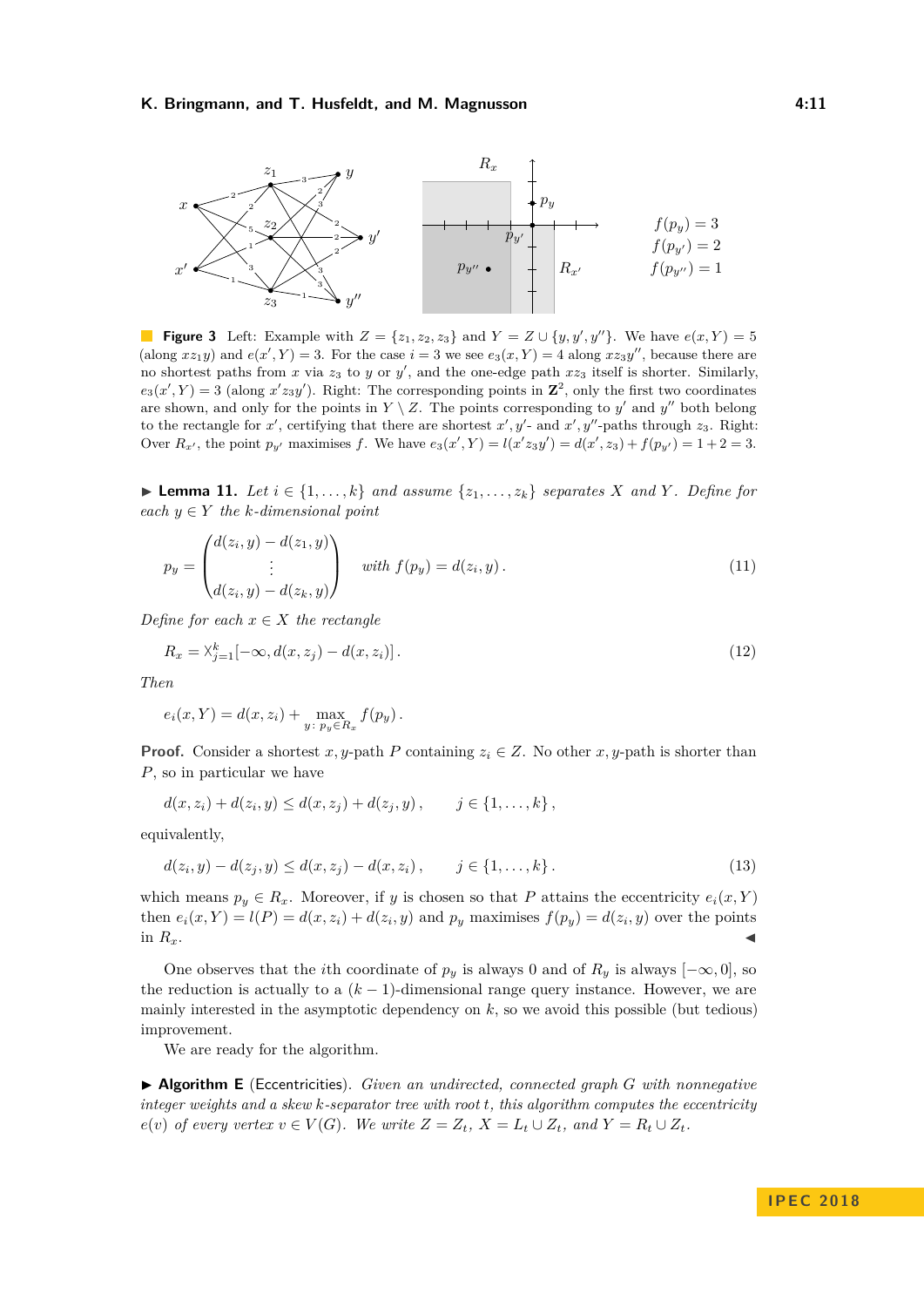#### **4:12 Multivariate Analysis of Orthogonal Range Searching and Graph Distances**

- **E1** [Base case.] If  $n/\ln n < 4k(k+1)$  find all distances using Dijkstra's algorithm. Terminate.
- **E2** [Distances from separator.] Compute  $d(z, v)$  for each  $z \in Z, v \in V(G)$  using *k* applications of Dijkstra's algorithm. Compute  $e(z, Y) = \max_{y \in Y} d(z, y)$  for each  $z \in Z$ .
- **E3** [Add shortcuts.] For each pair  $z, z' \in Z$ , add the edge  $zz'$  to *G*, weighted by  $d(z, z')$ . Remove duplicate edges, retaining the shortest.
- **E4.1** [Start iterating over  $\{z_1, \ldots, z_k\}$ .] Let  $i = 1$ .
- **E4.2** [Build range tree for  $z_i$ .] Construct a *k*-dimensional range tree for the points  $\{p_y : y \in$  $Y \}$  given by [\(11\)](#page-10-1) using the monoid  $(\mathbf{Z}, \text{max})$ .
- **E4.3** [Query range tree.] For each  $x \in X$ , query the rectangle  $R_x$  given by [\(12\)](#page-10-2) and add  $d(x, z_i)$ . The result is  $e_i(x, Y)$  by Lemma [11.](#page-10-3)
- **E4.4** [Next  $z_i$ .] If  $i < k$  then increase *i* and go to E4.1.
- **E5** [Recurse on *G*[*X*] and combine.] Recursively compute the distances in *G*[*X*] using the left subtree of *t* as a skew *k*-separator tree. The result are eccentricities  $e(x, X)$  for each  $x \in X$ . For each  $x \in X$ , set  $e(x, Y) = \max_{i=1}^k e_i(x, Y)$  from Step E4.3, then set  $e(x) = \max\{e(x, X), e(x, Y)\}.$
- **E6** [Flip.] Repeat Steps E4–5 with the roles of *X* and *Y* exchanged.

#### **4.4 Running Time**

# <span id="page-11-3"></span>**Example 12.** *The running time of Algorithm E is*  $O(n \cdot B(n, k) \cdot 2^k k^2 \log n)$ *.*

We omit the proof. We can now establish Theorem [1](#page-1-1) for diameter and radius.

**Proof of Thm. [1,](#page-1-1) distances.** To compute all eccentricities for a given graph we find a *k*-skew separator for  $k = 5 \text{ tw}(G) + 4$  using Lemma [9](#page-9-0) in time  $n \exp O(\text{tw}(G))$ . We then run Algorithm E, using Lemma [12](#page-11-3) to bound the running time. From the eccentricities, the radius and diameter can be computed in linear time using their definition.

Algorithm E can be modified to compute the Wiener index, as described in [\[6,](#page-12-5) Sec. 4], completing the proof of Theorem [1.](#page-1-1) The main observation is that the sum of distances between all pair  $u, v \in V(G)$  can be written as pairwise distances within *X*, within *Y*, and between *X* and *Y* , carefully subtracting contributions from these sums that were included twice. The orthogonal range queries for vertex  $x \in X$  now need to report the sum of distances to every  $y \in Y$ , rather than just the value of the maximum distance  $e(x; Y)$ . To this end, we use the monoid of positive integer tuples  $(d, r)$  with the operation  $(d, r) \oplus (d', r') = (d + d', r + r')$  with identity element  $(0, 0)$ . The value associated with vertex *x* in Step E4.2 is  $f(p(y)) = (1, d(z_i, y))$ . To avoid overcounting, the definition of  $R_x$  and  $e_i(x, Y)$  have to be changed carefully.

#### **References**

<span id="page-11-0"></span>**<sup>1</sup>** Amir Abboud, Virginia Vassilevska Williams, and Joshua R. Wang. Approximation and fixed parameter subquadratic algorithms for radius and diameter in sparse graphs. In *Proceedings of the Twenty-Seventh Annual ACM–SIAM Symposium on Discrete Algorithms, SODA 2016, Arlington, Va, USA, January 10–12, 2016*, pages 377–391. SIAM, 2016. [doi:10.1137/1.9781611974331.ch28](http://dx.doi.org/10.1137/1.9781611974331.ch28).

<span id="page-11-1"></span>**<sup>2</sup>** Matthias Bentert and André Nichterlein. Parameterized Complexity of Diameter. *CoRR*, abs/1802.10048, 2018. [arXiv:1802.10048](http://arxiv.org/abs/1802.10048).

<span id="page-11-2"></span>**<sup>3</sup>** Jon Louis Bentley. Multidimensional Divide-and-Conquer. *Commun. ACM*, 23(4):214–229, 1980. [doi:10.1145/358841.358850](http://dx.doi.org/10.1145/358841.358850).